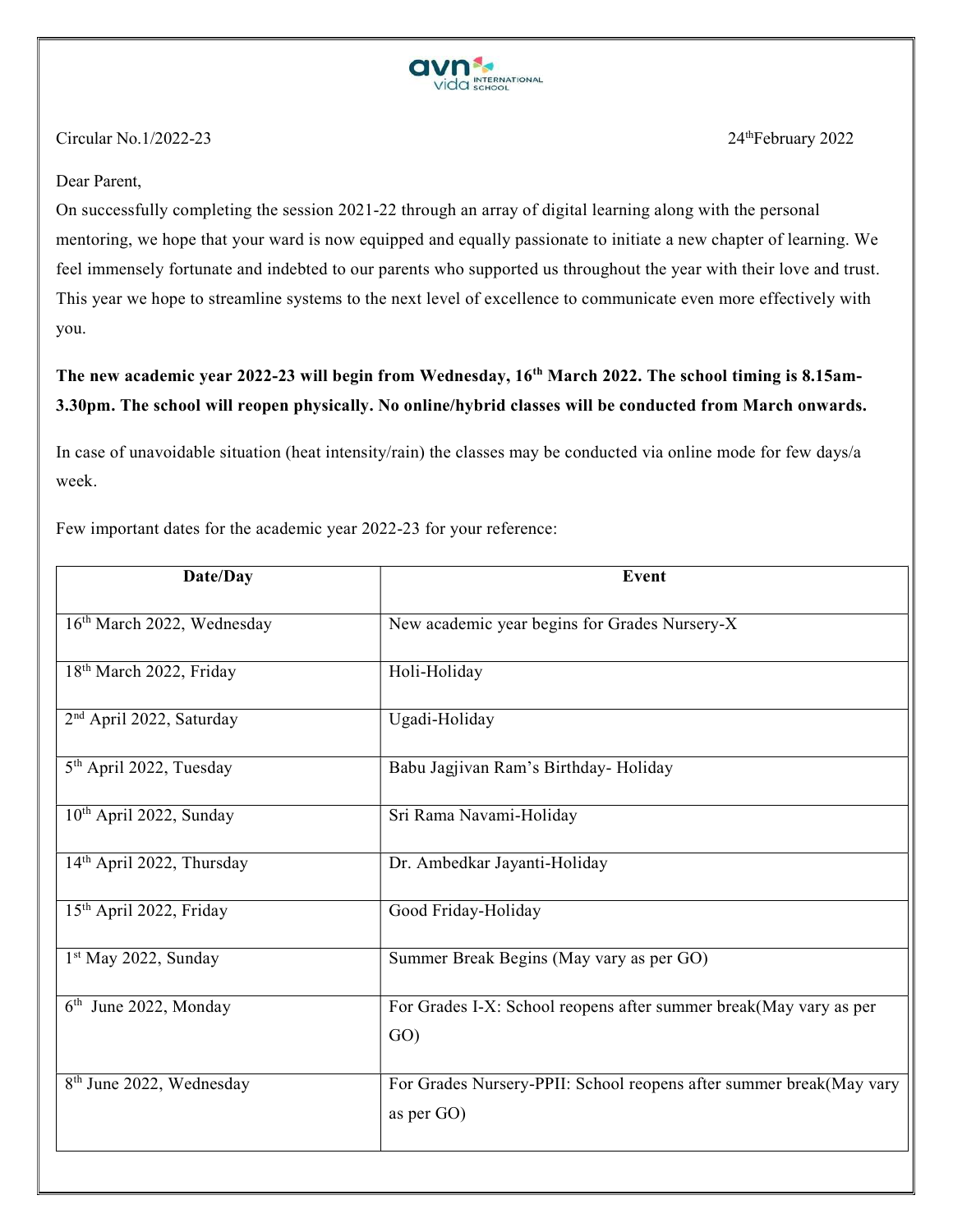## SCHOOL ALMANAC, BOOKS, NOTEBOOKS & UNIFORM

- $\ddot{\textbf{v}}$  Will be available at school in the month of March. The dates will be shared shortly.
- $\overline{\text{H}}$  Parent needs to buy black Velcro shoes for the kids. No other shoe patterns (colours) will be accepted.



- $\downarrow$  School will provide uniforms, belt and socks.
- Stationary, school bag and other school related stuffs need to be purchased by the parents from outside.

# PARENT ORIENTATION PROGRAMME

- The orientation for the parents will be conducted on  $7<sup>th</sup>$ &  $8<sup>th</sup>$  March 2022 via online mode. The further details pertaining to timing and slot will be shared shortly.
- $\downarrow$  We request the parents to attend the session without fail.

### FEE STRUCTURE

 $\ddot{\phantom{1}}$  The tuition fee for the existing students is **hiked to 10%** from their existing fee. Parents are requested to pay the fee as per the given schedule. Kindly pay on or before the given date.

 $\downarrow$  We request the parents to collect their fee receipt for the fee immediately after the payment and keep it safe for future reference.

| <b>Installment</b>          | On or before the given date             |  |
|-----------------------------|-----------------------------------------|--|
|                             |                                         |  |
| 1 <sup>st</sup> Installment | Thursday, 10 <sup>th</sup> March 2022   |  |
| $2nd$ Installment           | Friday, 10th June 2022                  |  |
| $3rd$ Installment           | Saturday, $10^{th}$ September 2022      |  |
| $4th$ Installment           | Saturday 10 <sup>th</sup> December 2022 |  |

The fees can be paid physically at school between 10am-1pm (Monday- Saturday) or can be paid online to the below given account.

- The screen shot of the payment need to be send only to Mrs. Usha (Admin Officer)-9100003009. Please remember to mention your ward's name, class, section.
- All outstanding dues for the academic year 2021-22 should be cleared on or before **Saturday, 26<sup>th</sup> February** 2022.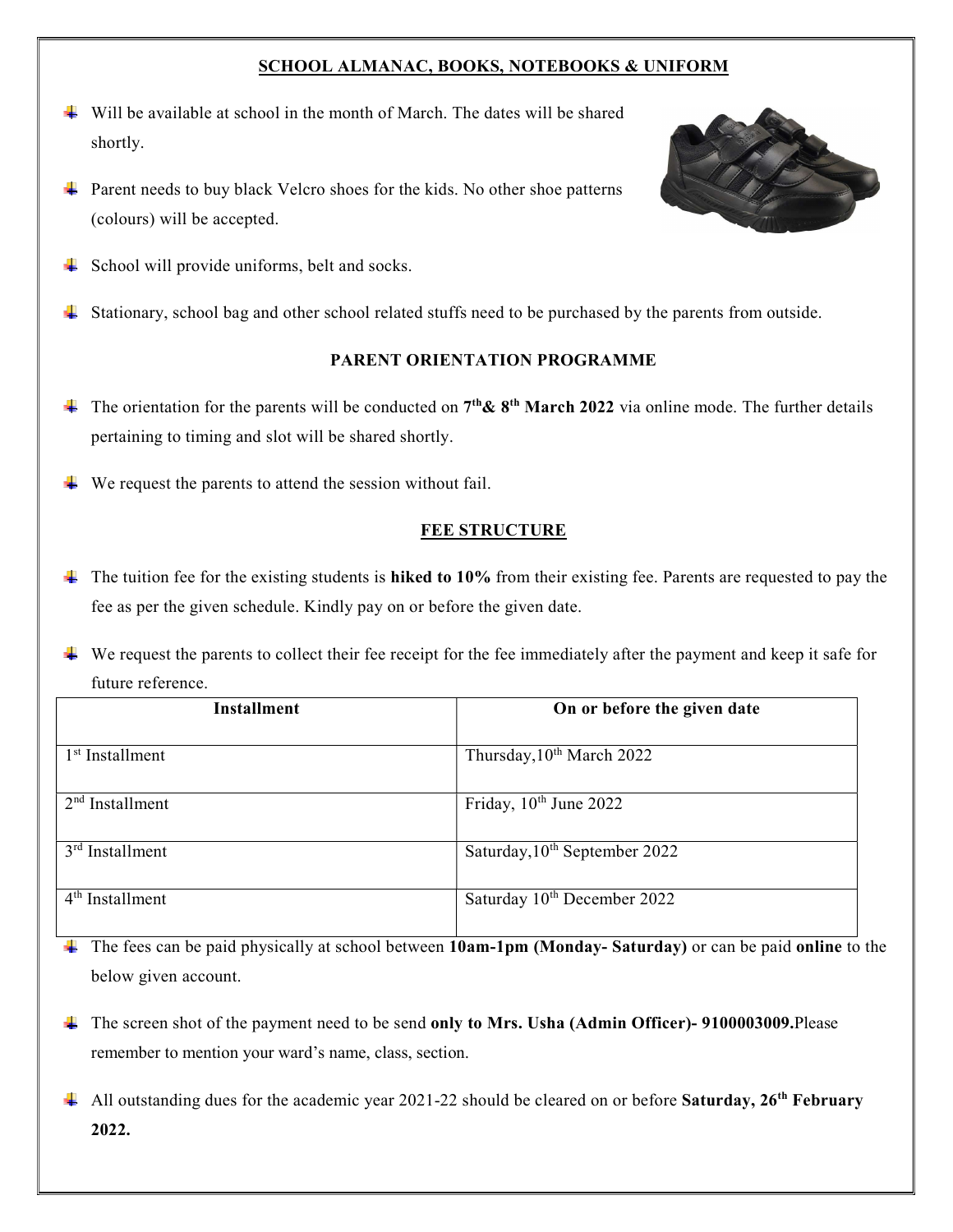$\blacksquare$  The Bank details are as follows:

| <b>Account Name</b>       | <b>SRI SURYA EDUCATIONAL SOCIETY</b> |  |  |
|---------------------------|--------------------------------------|--|--|
| Bank                      | <b>HDFC BANK</b>                     |  |  |
| Branch                    | <b>INCOME TAX COLONY, TELEPHONE</b>  |  |  |
|                           | COLONY, RAMAKRISHNAPURAM.            |  |  |
| <b>Account Number</b>     | 50200032166805                       |  |  |
| <b>IFSC</b> Code          | <b>HDFC0004338</b>                   |  |  |
| <b>FOOD&amp;TRANSPORT</b> |                                      |  |  |

- $\checkmark$  Transport and food fee need to be paid in two terms. It will not be calculated on Monthly/days basis; it will be calculated only on term basis.
- $\checkmark$  The given fee structure for food and transport mention here is calculated for the complete academic year.
- $\checkmark$  In case if the food and transport fee is not cleared before the given date, then transport and food service will not be applicable for your ward. For better service in providing food and transportation, we request you to do the needful on time.

| Payment schedule for food and transport 2022-23 |                                      |  |  |
|-------------------------------------------------|--------------------------------------|--|--|
| Installment                                     | On or before the given date          |  |  |
| Term I (for food and transportation)            | Saturday, 5 <sup>th</sup> March 2022 |  |  |
| Term II (for food and transportation)           | Wednesday, $5th$ October 2022        |  |  |

| <b>FOOD FEE</b>     |           |  |  |
|---------------------|-----------|--|--|
| Grade               | Fee       |  |  |
| Grades Nursery-PPII | Rs. 30000 |  |  |
| Grades I-X          | Rs. 35000 |  |  |

Note: The above fee is applicable for the parents who didn't opt for school food in the previous academic years and those who have taken admission for the new session 2022-23.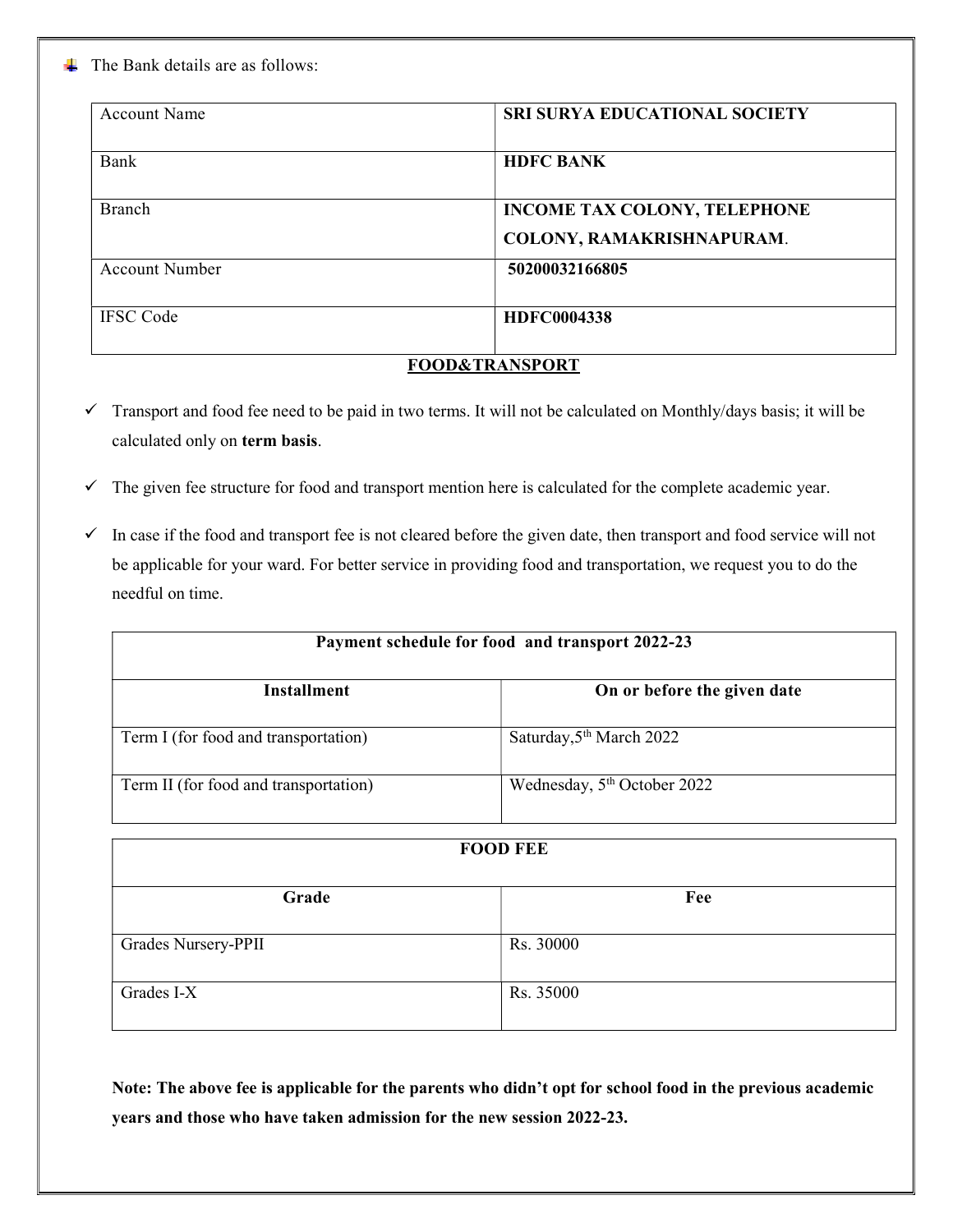| <b>TRANSPORT FEE</b>   |           |  |  |
|------------------------|-----------|--|--|
| <b>Distance</b>        | Fee       |  |  |
| 0-5 Kilometers         | Rs. 30000 |  |  |
| Above 5-10 Kilometers  | Rs. 35000 |  |  |
| Above 10-15 Kilometers | Rs. 40000 |  |  |

Note: The above fee is applicable for the parents who didn't opt for school food in the previous academic years and those who have taken admission for the new session 2022-23.

- For existing parents who have already opted for food/ transportation/both need to pay the charges with a 35% hike in the existing fee structure.
- In case if the existing parent has opted only for transportation earlier  $\&$  haven't opted for food and would like to take the food facility, then they need to go with the new fee structure mentioned above for the year 2022-23 and it goes vice versa.
- We request the parents to pay the first term food and transportation fee on or before  $5<sup>th</sup>$  March 2022, this will help us to proceed with the further process. Hope you will understand and do the needful.
- $\Box$  The joining date of the students will not have any impact on the term charges of food and transport. Its remains same in all the circumstances. Eg: students joining in the month of March/June/any month need to pay the complete term fee for food and transportation.

### School Transport:

- School transport need to be availed both the ways. One way transports will not be provided.
- $\Box$  The list of stops is prepared keeping in view the convenience and safety of all the commuters. Therefore, buses will not stop according to individual convenience.
- **Parents are required to pick up the child from the designated stop. In case the parent/guardian is not there to** receive the child, the driver is instructed to bring back the child to the school.
- In case of a change of address, please inform the school transport authorities in writing to facilitate efficient planning. Please inform us in advance because drivers are not authorized or permitted to take these decisions. Please avoid calling drivers directly as the mobile phones given to them are for emergencies only and they are not permitted to use them while driving.
- Lady attendant will be accompanying the students in all the bus routes.
- $\triangleq$  GPS tracking services will be provided.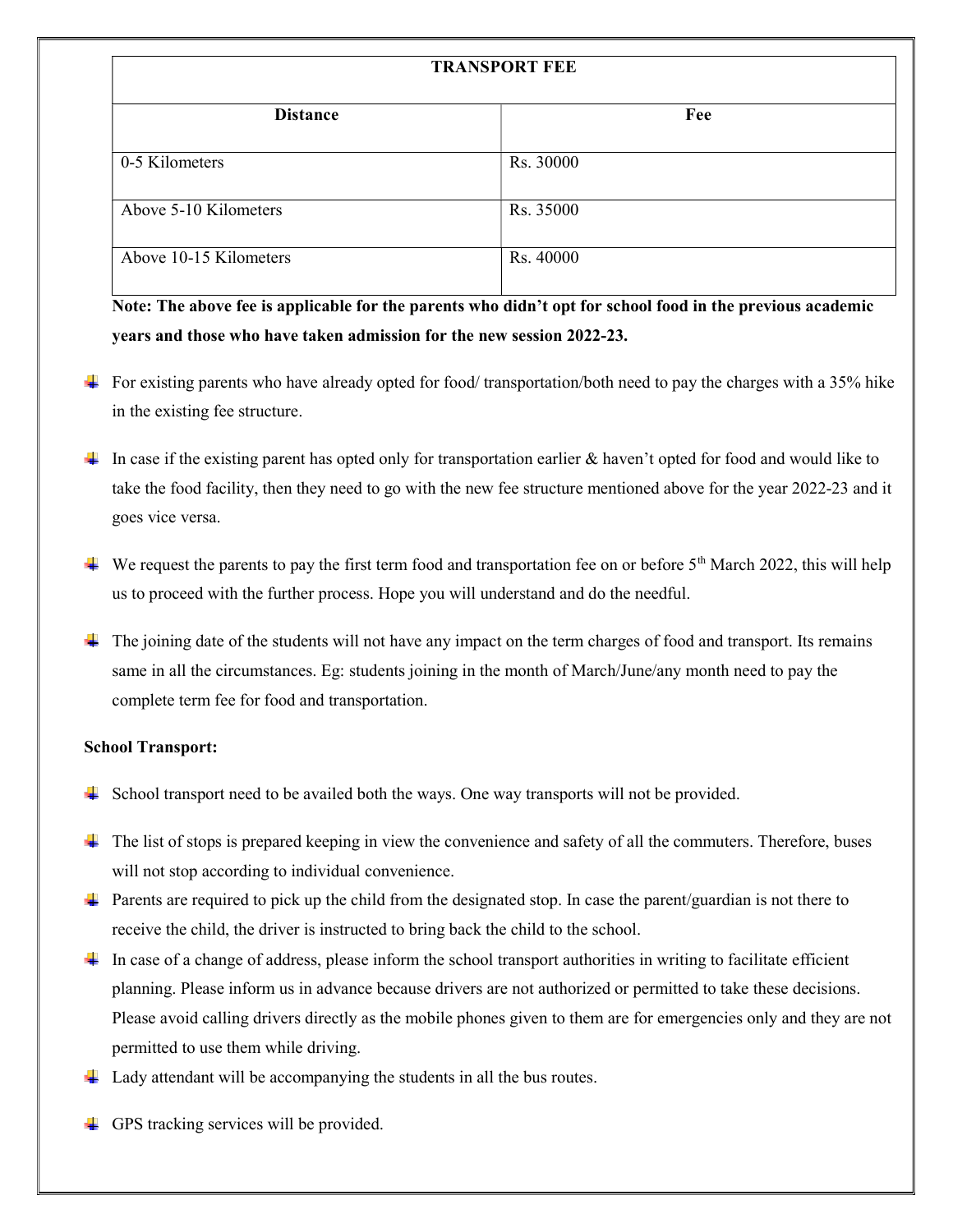- Regular routing cannot be changed except emergencies. Please note that no request seeking permission to allow the child to go to friends/relatives houses shall be entertained.
- $\triangleq$  Refrain from calling the drivers during driving. For assistance contact the transport in charge Mr. Vijay.

### Own Transport:

- $\downarrow$  The child should be dropped at school before 8.10am.
- $\downarrow$  To ease out the school dispersal at 3.30 pm the school has come up with the following guidelines
- $\checkmark$  Kindly pick your child before 3.45 pm
- $\checkmark$  The vehicles should not be parked in front of the gate. Kindly use the parking lot.
- Parent sending their ward by walk/cycle need to send out an email to the school stating that you will take the responsibility of the safety and security of the students.

### Food:

- $\overline{\text{4}}$  School food students will be provided with healthy breakfast, lunch and snacks.
- Home food students need to carry their own napkins, spoon, water bottle and other belongings.
- $\ddot{\phantom{1}}$  During unavoidable situations students can avail the school food by paying per day cost of Rs. 200

(breakfast, lunch & snacks).

- $\overline{\phantom{a}}$  Teachers and care takers will help their students in having the food.
- School food sample menu is attached for your reference.
- $\downarrow$  School food menu will change on weekly basis.

### Google Form for Transport and Food:

- Kindly fill the attached google form on or before Monday,  $28<sup>th</sup>$  February 2022. After 8pm the google will be closed and will not accept any responses.
- $\overline{\text{#}}$  No response will be accepted through WhatsApp message or call.
- In order to avoid to any inconvenience, kindly fill the google form within the given deadline.

Link: https://forms.gle/DySenkmbG6t8qwSZ7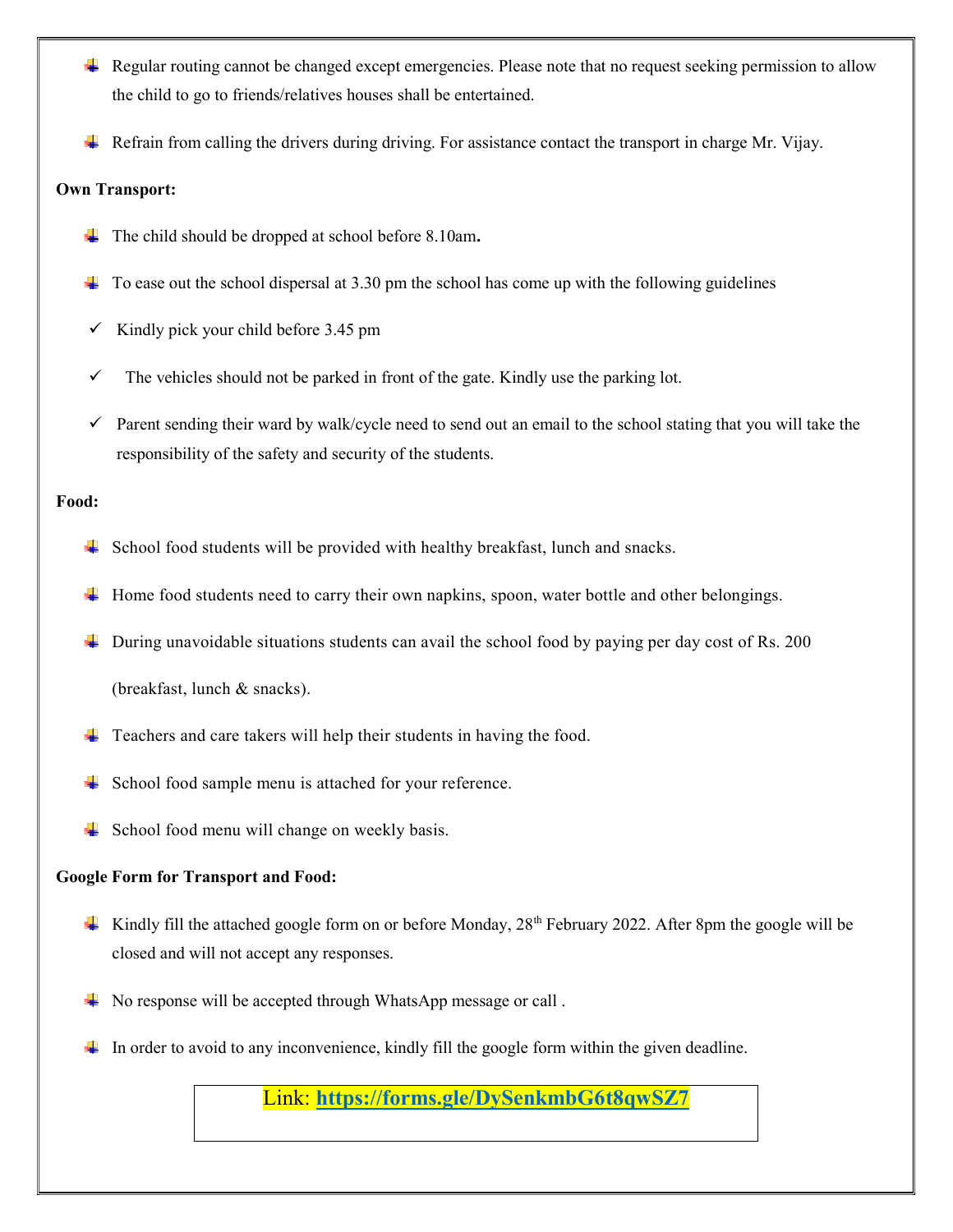# Food Menu-Sample for your reference:



#### COMMUNICATION

- The mode of communication by the school will be done only through School Almanac or MCB.
- Parents/guardians are requested to check the school almanac of their ward daily and note the instructions/ Remarks made in it. It should be seen and countersigned by parents daily as a proof that remarks have been read. Failure to do so may defeat the purpose of communication.
- Please address all communication to the Principal through the class teacher. Clearly mention your child's class and section in your communication.
- Please be sure to inform the school if there is any change in your address or telephone number by submitting an application to the admin officer.
- Check the MCB and website regularly. Keep yourself updated about school activities & other information.
- $\downarrow$  You can meet the Principal and teachers with prior appointment from the school admin. Please avoid contacting the Principal or teachers over the phone except emergencies. Kindly follow the hierarchy.
- In case of serious issues, parents can directly meet the principal without any prior appointment, but kindly check her availability with the admin.
- Parents can use school almanac as a best mode of communication to share their concerns/queries.
- **Parents can convey their concerns regarding their wards to the class teacher. In case your concerns are 'not** addressed' within 7 working days, then either a mail may be sent to the Principal / Co-ordinator or can take prior appointment to meet physically, depending upon the gravity of the matter.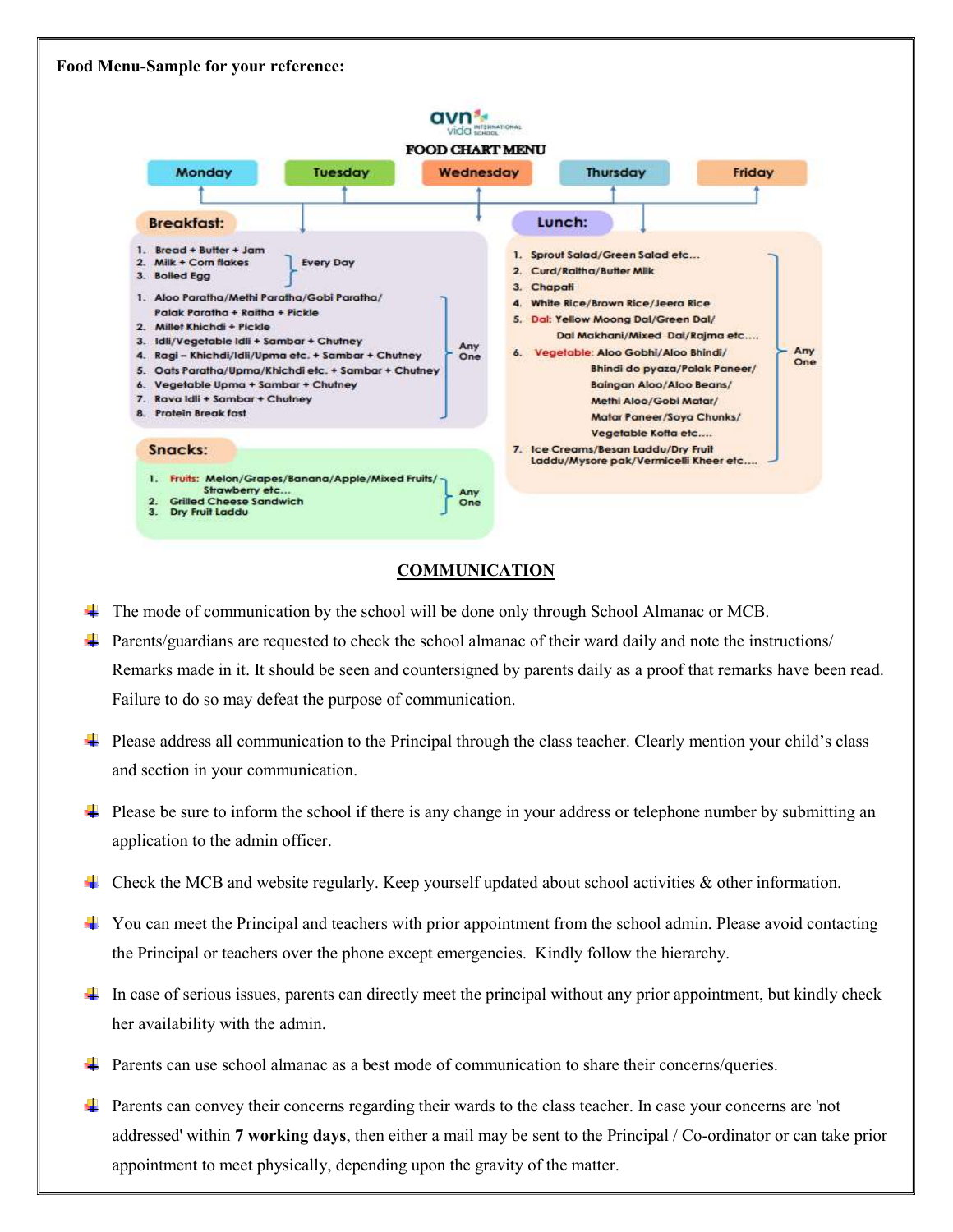- $\frac{1}{2}$  School believes in **direct interaction with parents only,** for matters related to Academic performance / Behavioural issues & any other administrative requirements of child to prevent any misunderstanding.
- Kindly refrain from contacting the teachers after 4pm and the coordinator  $\&$  admin after 5pm except any emergencies. A text message can be dropped to the teachers/admin/coordinator for normal concerns/queries.

#### **RESPONSIBILITY**

Please mark all the belongings of your ward with his/her name, class and section

- $\Box$  Do spend quality time going through note books especially on weekends
- ↓ Taking leave during working days is strongly discouraged. Parents are responsible to make up for the loss of studies in case of leave taken. The school will expect these students to be at par with the class in every way and that will have to be ensured by the parents.
- Ensure that your child does not bring any valuable articles to school. In case of loss of valuables, the school will try its best to trace the item but will not be responsible for the loss.
- Gifts and Valuable articles like watches, gold/ diamond jewellery (chain & danglers), facial make up like eye makeup, nail art &mehandi decorating on arms & feet, body art (Tattoo) is strictly prohibited in the school.
- Parents to ensure that their wards attend school in neat and well ironed, proper uniform. Boys with short and decent hair cut (not in fashionable or military cut) and girls with plaits or pony as the case may be.

#### EXAMINATION

- Missing out on Periodic Test/ Half Yearly / Annual Exam directly affect the academic growth of the students to the next class. Thus your ward's presence in all the Assessments places him / her on a safer pedestal and decides a better place in the class.
- Please take these Tests/Evaluations seriously and avoid absenteeism for the betterment of your ward.
- $\downarrow$  Re-exam will not be conducted except medical cases.

#### MCB (MY CLASSBOARD APP)

- My Class Board provides communication app for parents using which they can receive school announcements, Class assignments, Events, Progress Report Card, Pay Fee Online view school messages etc.,
- MCB Link: https://corp11.myclassboard.com/
- MCB App: My Class Board Parent Portal
- MCB Credentials are shared as a normal SMS to the parent's registered mobile number.
- Incase if you have not received, kindly contact Mrs. Usha- 9100003009 for the same.
- $\overline{\phantom{a} \bullet}$  For MCB operation details, kindly contact Mrs. Brittolina-7997999722.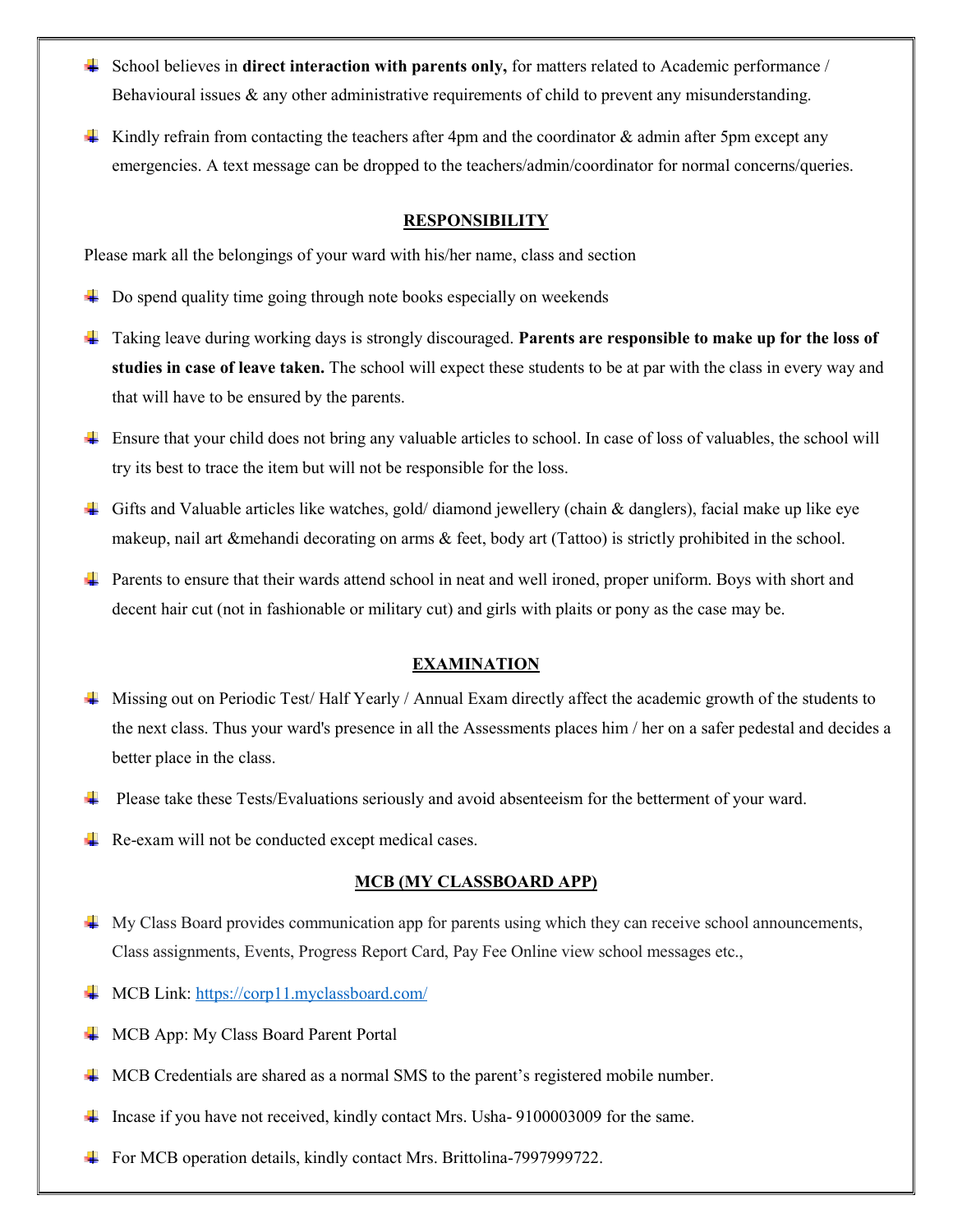$\perp$  MCB Orientation for the parent will be conducted shortly.

### OXFORD ADVANTAGE DIGITAL LEARNING (Grade PPI- V)

- Oxford Advantage, an online learning programme designed to cater to age and curriculum-specific learning requirements.
- Oxford Advantage is an easy-to-use programme that can benefit both teachers and students. Each chapter is divided into multiple concepts. Teachers can create notifications, assessments, learning links and assign those to students. Frequent revision of concepts, extensive and thorough practice, together with games and simulations, make the learning process engaging without being intimidating. Students can revise classroom lessons and solve questions at their own pace anytime, anywhere. The individualized performance analysis reports make it easy for students, their parents and teachers to track progress and assess learning. Teachers can use Oxford Advantage to assign homework to their students, check on their progress and share additional learning resources with them.
- To access Oxford Advantage, you will need a computer with an internet connection to access the URL https://oxfordadvantage.co.in/OxfordAdvantage/School/Default.aspx
- The Welcome Letter is shared to the parents in WhatsApp. Incase if you have not received, kindly contact Mrs. Brittolina- 7997999722 for the same.
- Oxford Advantage Digital learning orientation will be conducted shortly.

#### GENERAL INFORMATION

- WhatsApp group will be deactivated after the end of this academic year.
- All Saturday's will be a working day for Grades III-X except 2<sup>nd</sup> Saturday.
- No request for change of section is entertained. Students need to get adjusted with all the students.
- $\Box$  Parents are requested not to collect their wards during school hours. In case of emergency the parent should come in person or an authorized person whose photograph is pasted in the Almanac should come, along with the application and parents must also convey the message telephonically to the concerned In- charge.
- Motivate your child to maintain a proper code of conduct. Any misbehaviour / indiscipline and damage to school property may lead to serious consequence (disciplinary action).
- $\blacktriangle$  No sharp objects namely blade, knife, scissors, needle should be sent to school to ensure safety.
- **Parents and guardians must not visit their wards or teachers in the class rooms.**
- Electronic gadgets (mobiles, i-pod, play-stations, audio / video players, camera etc.) are not permitted inside the school premises.
- **Parents must ensure that their wards join the school on the notified date at the beginning of the term or after each** vacation.